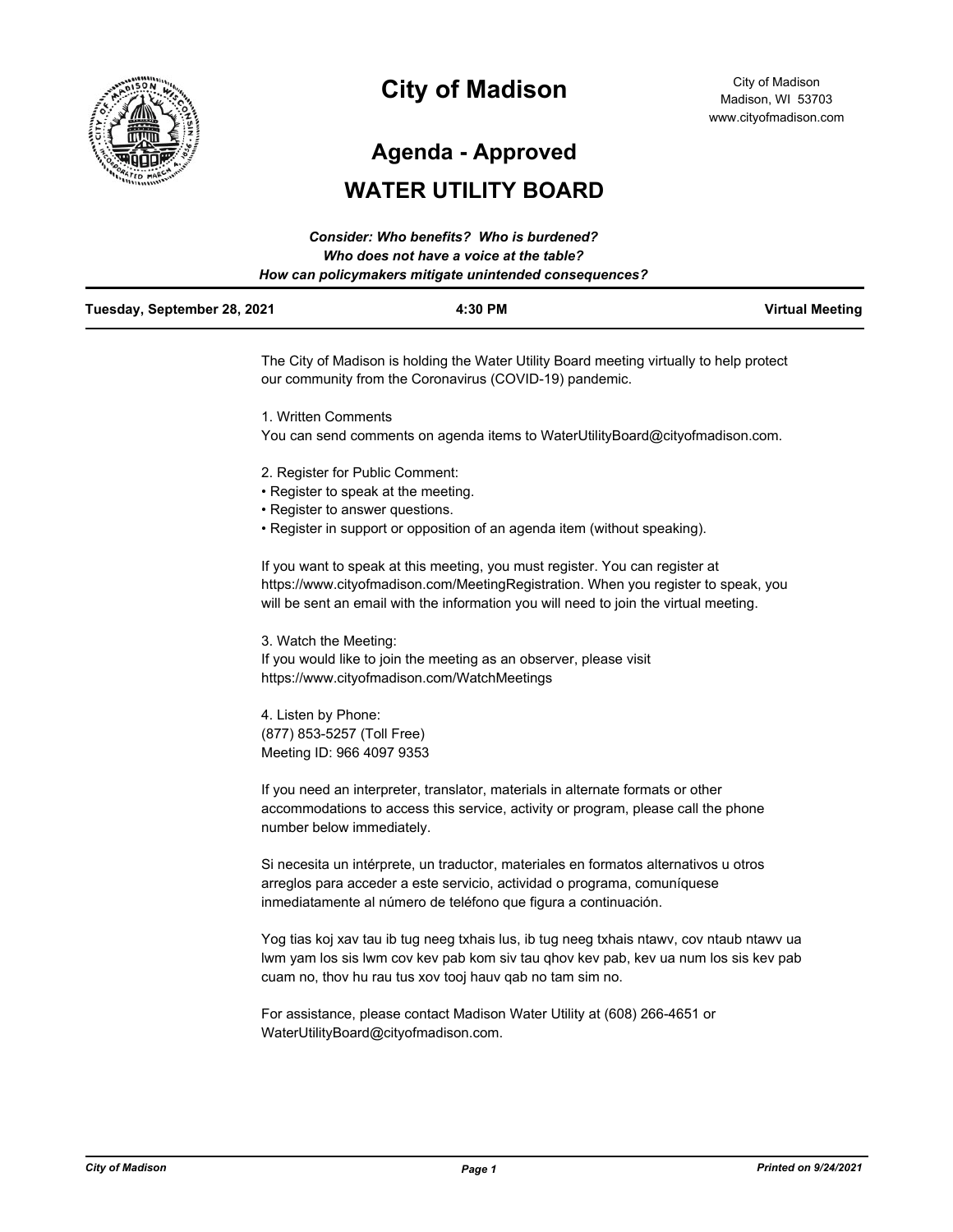#### **CALL TO ORDER / ROLL CALL**

### **APPROVAL OF MINUTES**

Minutes of the August meeting: http://madison.legistar.com/Calendar.aspx

#### **PUBLIC COMMENT**

Speakers are limited to three minutes each. Registration is required; instructions are on the first page of this agenda. You must be registered before the board takes up your item.

**1. [16738](http://madison.legistar.com/gateway.aspx?m=l&id=/matter.aspx?key=18604)** General Public Comment

## **DISCLOSURES AND RECUSALS**

Members of the body should make any required disclosures or recusals under the City's Ethics Code.

#### **NEW BUSINESS**

**2. [67459](http://madison.legistar.com/gateway.aspx?m=l&id=/matter.aspx?key=79361)** Authorizing the General Manager to file, on behalf of the Utility, a conventional rate case with the PSCW for the test year 2022 that includes accelerated depreciation of water mains (expense depreciation) and a means tested Customer Assistance Program (CAP).

*Attachments:* [Board Memo Submission of 2022 Rate Case to PSCW.pdf](http://madison.legistar.com/gateway.aspx?M=F&ID=ac50626f-ca70-48df-9e0d-7a70c6186a41.pdf)

## **OTHER BUSINESS**

| 3. | 67509 | Financial Conditions and Activities Monthly Report (EL-2D) |                                                          |  |
|----|-------|------------------------------------------------------------|----------------------------------------------------------|--|
|    |       | <b>Attachments:</b>                                        | <b>EL-2D Monthly Financial Report September 2021.pdf</b> |  |
|    |       |                                                            | <b>EL-2D Monthly Financial Report Attachment A.pdf</b>   |  |

**4. 67511** Water Production Monthly Report (O-2A) [O-2A Water Quantity September 2021.pdf](http://madison.legistar.com/gateway.aspx?M=F&ID=67bbea9e-1f30-4961-96a9-a44820711afc.pdf) [Water Production Report August 2021.pdf](http://madison.legistar.com/gateway.aspx?M=F&ID=eac91178-9eeb-463b-93bc-8fa008168e34.pdf) *Attachments:*

#### **DISCUSSION ITEMS**

- **5. 67512** Status Update Regarding Board Member Replacement
- **6. [20013](http://madison.legistar.com/gateway.aspx?m=l&id=/matter.aspx?key=22172)** Meeting Evaluation and Discussion *Attachments:* [Board\\_Self-Evaluation\\_Form\\_Updated\\_2020.pdf](http://madison.legistar.com/gateway.aspx?M=F&ID=ba299e73-d22d-49c6-8155-b68e3892631b.pdf)

Ald. Nasra Wehelie will lead the meeting evaluation.